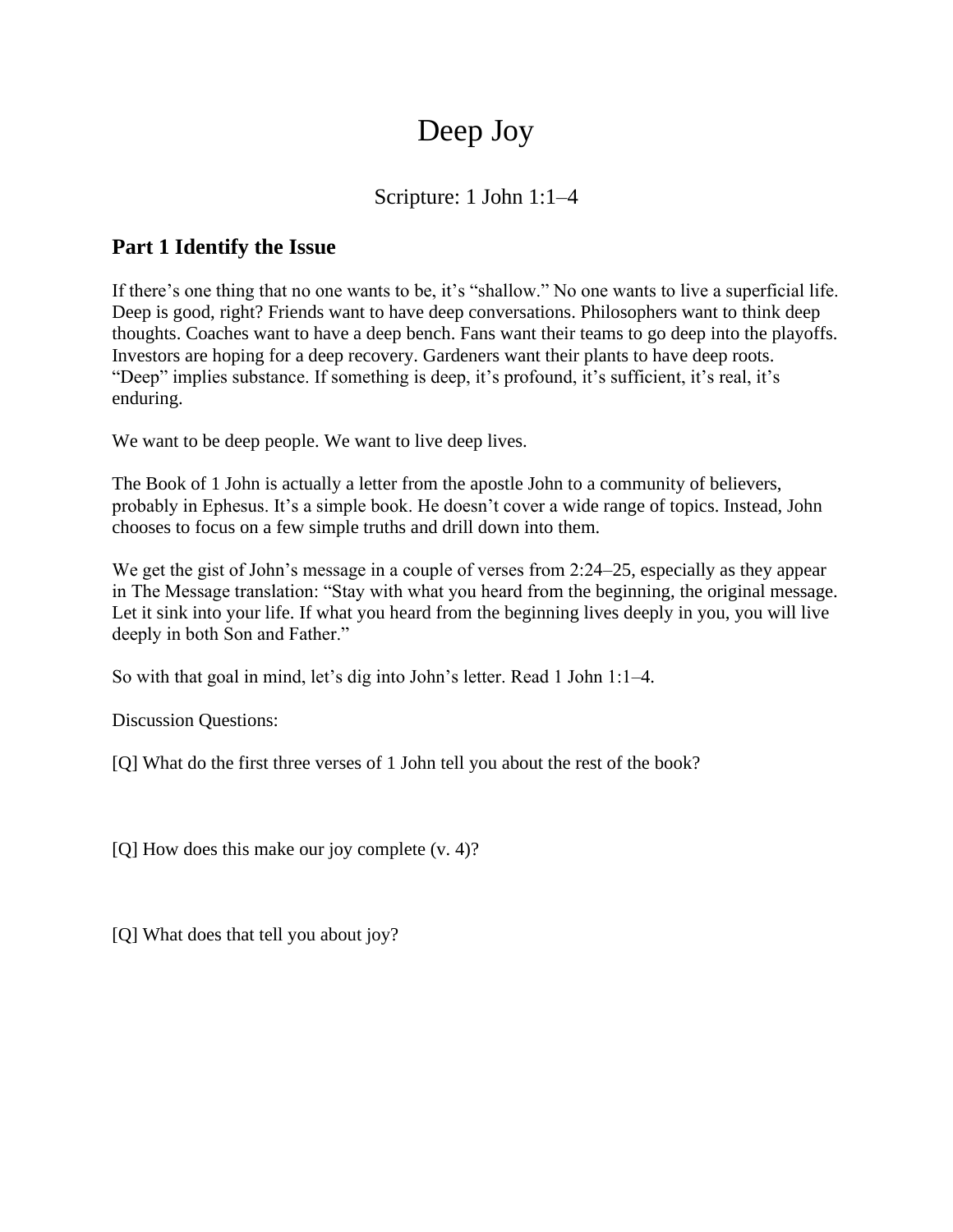#### **Part 2 Discover the Eternal Principles**

Teaching Point One: Jesus Christ really lived.

The first thing John wants to tell us is that Jesus Christ really lived. John was writing at a very precarious time in the life of the early church. This letter was written late in the 1st century (probably between 70–90 ad), so it's been about 50 years since Jesus of Nazareth walked the earth. The first generation of believers, those who actually encountered Jesus, have just about died off. John was one of the last living apostles. So he's writing to Christians who never personally encountered Jesus of Nazareth but heard about him from someone who did (or those who heard about Jesus from someone who heard about Jesus from someone who actually met Jesus—you get the idea). As time went by, things got a little ragged. Questions come up. Doubts creep in: Did it really happen? Is it really true?

Well, John is writing to people with those questions. They weren't there when Jesus lived and taught and died. They're going on hearsay. Not only that, but enough time had passed that people were beginning to mess with the message. Some were questioning the humanity of Jesus. Others were questioning the divinity of Jesus. A particular strain of false teaching going around was that Christ wasn't really human. He just appeared to be human. He appeared to have a body. He appeared to die.

So John writes to these believers at this precarious time in the life of the church to set the record straight. Jesus Christ really lived. We saw him, he writes. By "we" he means not only himself, but any other apostles and first generation believers who might still have been alive. We saw him heal the sick and multiply the loaves and fishes and calm the storm at sea and raise Lazarus from the dead. We heard him say, "Blessed are the poor in spirit," and, "I and the Father are one." We even touched him, he writes. Maybe he's remembering how he leaned up against Jesus at the last supper.

[Q] Are you a first generation Christian (your parents were not Christ-followers), a second generation Christian (your parents were committed believers), or a third generation believer (both your parents and grandparents were Christ-followers)?

[Q] What is something good about being a second or third generation believer?

[Q] What can be the problem in being a second or third generation believer?

[Q] What kind of doubts and questions have you had or still have about Christ?

[Q] What kind of evidence convinces you that what you know of Christ is true and helps you stay faithful to him?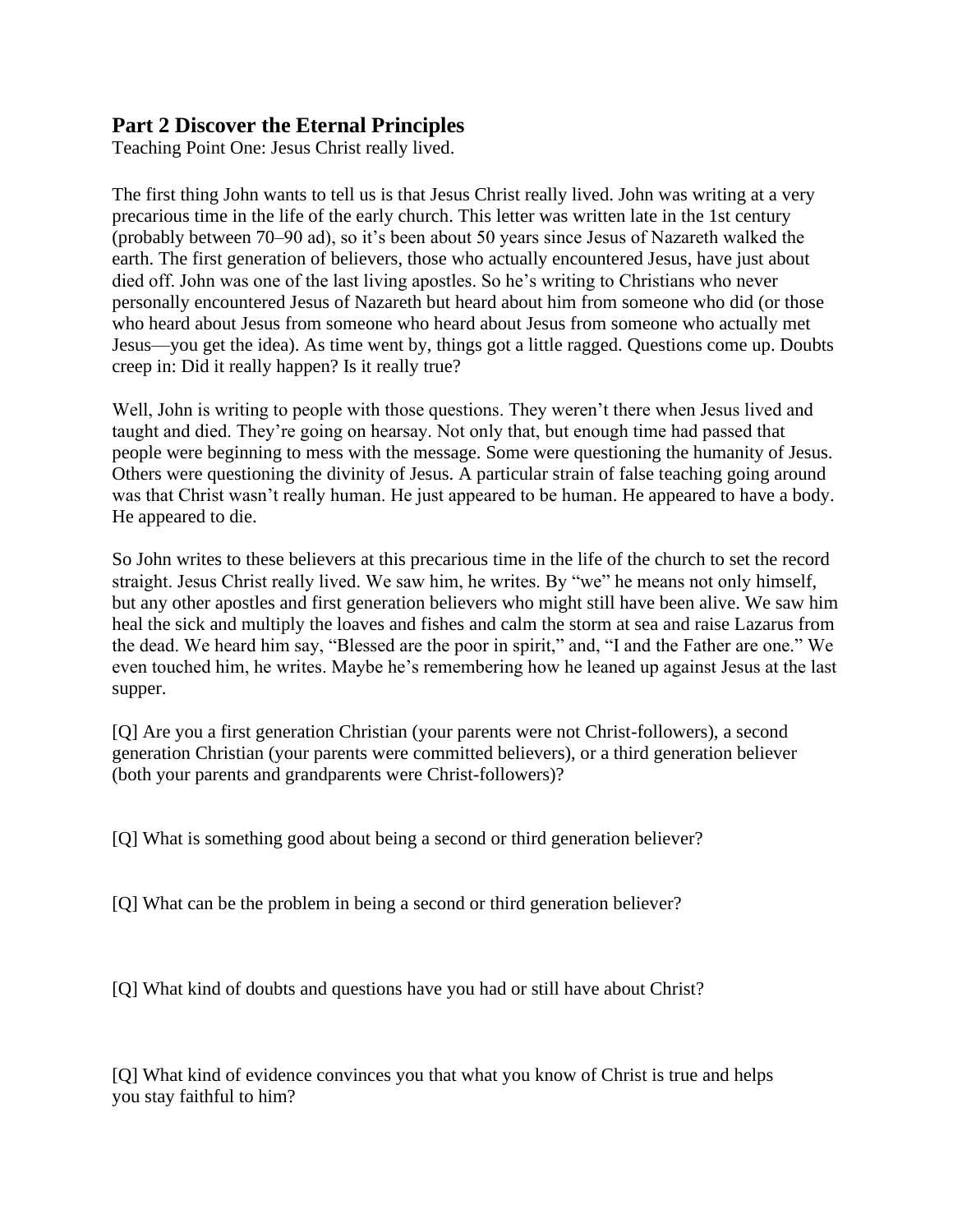Teaching Point Two: John and the apostles personally experienced Jesus Christ.

The second thing John wants to tell us is that he and those with him really experienced Jesus Christ. Jesus didn't just live, John tells us, but he also changed their lives.

We need a quick grammar lesson to appreciate what John is saying here. Notice that John doesn't simply say "we saw Jesus and heard Jesus and touched Jesus." That would have been the simple past tense—reporting a past action. What he says is, "We have seen . . . we have heard . . . we have touched." He uses what's called the perfect tense, which describes past action with continuing results. He's not just reporting that something happened in the past. He's reporting something that happened that continues to have an effect right up to the time of writing.

An example: If someone says to you, "I saw the Grand Canyon," all they're telling you is that at some point in the past they made visual contact with it. That's the past tense. If someone says to you, "I have seen the Grand Canyon," that's the perfect tense. They're telling you that they not only saw it, but that the seeing of it has made a lasting impression on them and they'll never forget it. They've been changed by the experience.

That's what John is saying here. We didn't just see Jesus and hear Jesus and touch Jesus. We experienced Jesus, and the experience of seeing, hearing, and touching Jesus continues to shape our lives. His words are still ringing in our ears. His works are still vivid in our minds' eye. Our nerve endings still tingle at the sense of his presence.

[Q] In fact, John says twice that the experience is so real that Jesus has become our life. How does he say it in verse 1? How about verse 2?

[Q] How is Jesus Christ your life? In other words, how has he changed you and given you purpose?

[Q] Let's explore this idea further. How do you see his handiwork in:

- nature?
- people's transformed lives?
- hearing his voice through Scripture?
- convicting you of sin?

[Q] John wrote this letter for people who called themselves Christians but for a variety of reasons weren't experiencing the fullness of life. Is that true of you? Explain.